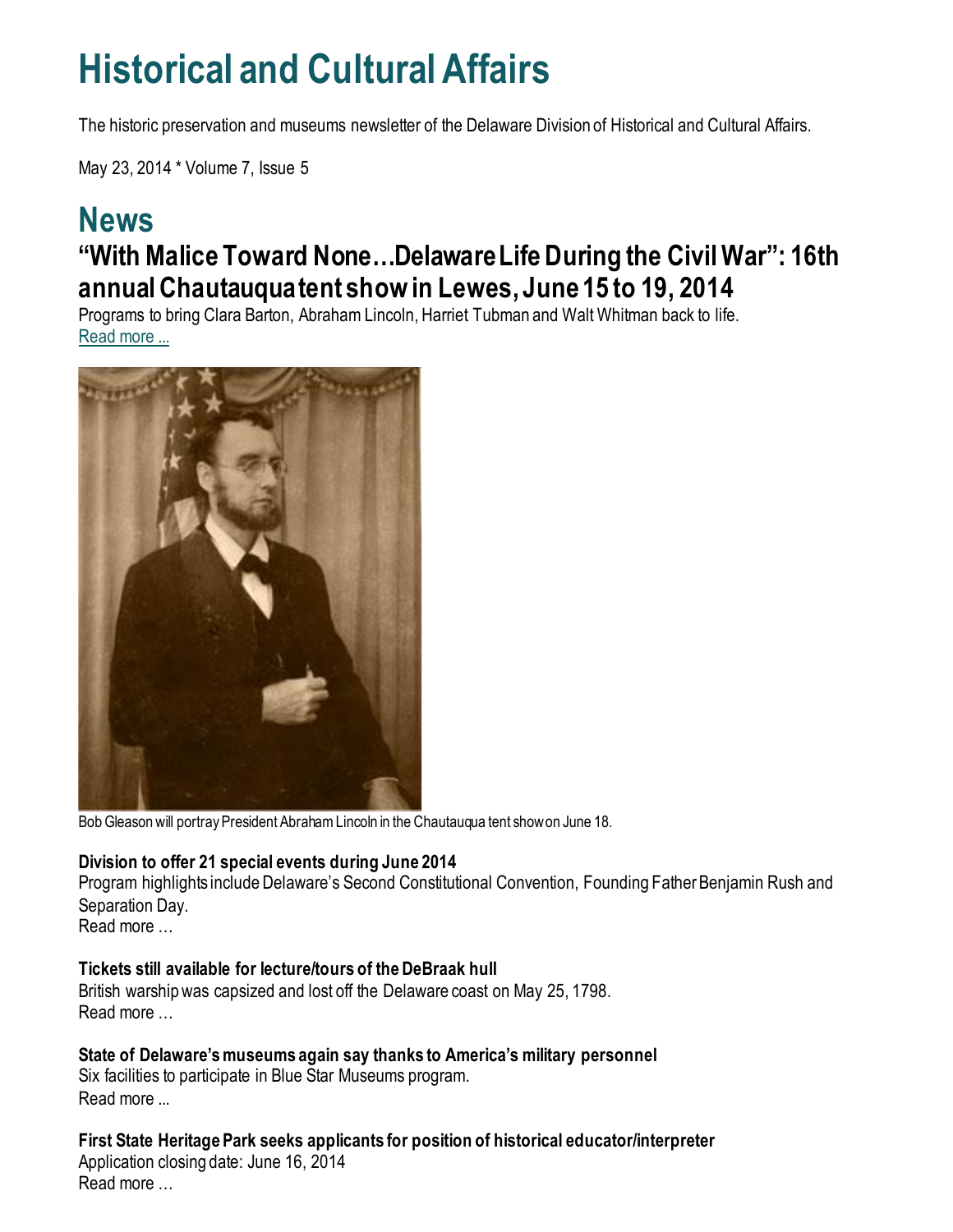**Delaware Division of Libraries creates LibGuide on Delaware patriot Allen McLane** Guide provides a wide variety of information about the Smyrna, Del. hero of the American Revolution. [Read more …](https://history.delaware.gov/2014/05/21/delaware-division-of-libraries-creates-libguide-on-delaware-patriot-allen-mclane/)

#### **"George Washington: Man and Myth"**

Symposium to be held at the New Castle Court House Museum on June 7, 2014. Read more …

**First State National Monument: A look into how Delaware was last into the National Park System** Video by University of Delaware student Kelsy Frank. [View video …](https://vimeo.com/93947297)

[Go here for more news items …](http://history.blogs.delaware.gov/)

## **Help Save Delaware History**

**Older, Smaller, Better: Measuring how the character of buildings and blocks influences urban vitality** New report by the National Trust for Historic Preservation's Preservation Green Lab. Read more …

#### **Crossroads: A war against time**

News Journal, Wilmington, DE—May 15, 2014 Fort Delaware Society mounting a campaign to preserve historical paintings, photos and documents. [Read more …](https://www.delawareonline.com/story/life/2014/05/14/crossroads-war-time/9100881/)

#### **How to Save Ugly Buildings**

Huffington Post, New York, NY—May 1, 2014 Sometimes a style, even though it might be unpopular, represents a daring innovation or new technique in the field of architecture that should be preserved. [Read mor](https://www.huffpost.com/entry/how-to-save-ugly-building_b_5246959)e …

#### **Gov. Markell to sign legislation creating downtown development districts**

Historic preservation tax credits among tools to be utilized.

Downtown Development District Plan Moves To Governor's Desk WMDT TV-47, Salisbury, MD—May 18, 2014

Downtown development districts bill passes House Delaware State News, Dover, DE—May 16, 2014

[Lawmakers OK Markell's urban rebuilding program](https://www.delawareonline.com/story/news/local/2014/05/15/lawmakers-ok-markells-urban-rebuilding-program/9156759/) News Journal, Wilmington, DE—May 15, 2014

[Delaware Is Building a Strategy to Lift Some Cities' Economie](https://www.nytimes.com/2014/04/23/realestate/commercial/delaware-is-building-a-strategy-to-lift-local-economies.html)s New York Times, NY—April 22, 2014

#### **"Preserving Our Past for a Better Future: Delaware's Historic Preservation Plan, 2013–2017"**

Document provides a roadmap for focusing on the broad goals and needs of Delaware's preservation community. [Read more …](https://history.delaware.gov/wp-content/uploads/sites/179/2019/02/Preservation-Plan-2013-2017.pdf)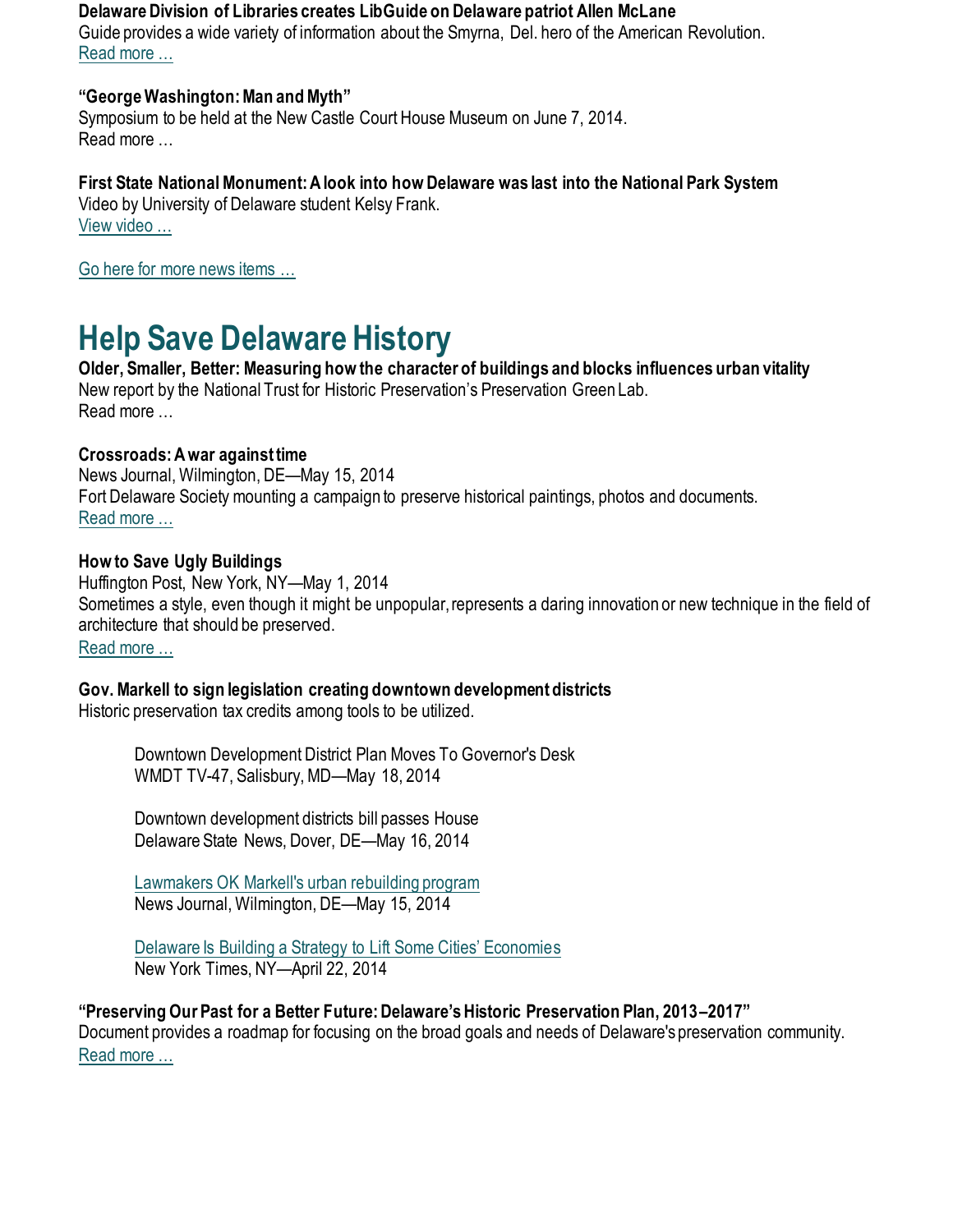## **Media Roundup**

The following Delaware history-related articles have recently appeared in the media:

Who isn't charmed by a lighthouse? Cape Gazette, Lewes, DE—May 19, 2014 Article on Lewes' two lighthouses.

Forts, shipwrecks and centuries-old architecture DelmarvaNow, Salisbury, MD, May 11, 2014 Delmarva Peninsula tourism article notes the division's Zwaanendael Museum and Old Sussex County Court House.

[LEWES: Delaware's first town features best of past and present](http://www.delmarvanow.com/story/entertainment/2014/05/11/lewes-delawares-first-town-features-best-of-past-and-present/8974457/)

Daily Times, Salisbury, MD—May 11, 2014 Article includes info on the Zwaanendael Museum.

Dover Liberty Bell cradle restoration project on tap Delaware State News, Dover, DE—May 10, 2014 One of 53 full-scale reproductions of the original Liberty Bell in Philadelphia.

[Thousands bask in the glories of Old Dover](https://www.delawareonline.com/story/news/local/2014/05/03/thousands-bask-glories-old-dover/8677261/) News Journal, Wilmington, DE—May 3, 2014 Article on the 2014 Dover Days Festival.

**Articles on tours of the DeBraak** British warship sank of the coast of Delaware in 1798

> Lecture/tours of the hull of the DeBraak return to Lewes starting June 2 Cape Gazette, Lewes, DE—May 7, 2014

[Did you know?: Delaware's rediscovered treasure](https://www.delawareonline.com/story/life/did-you-know/2014/05/06/did-you-know-delawares-rediscovered-treasure-the-hms-debraak/8774221/) News Journal, Wilmington, DE—May 6, 2014 Division of Historical and Cultural Affairs wins national award

# **THCA DELAWARE HISTORICAL AFFAIRS**

## **Historical and Cultural Affairs**

The historic-preservation and museums newsletter of the Delaware Division of Historical and Cultural Affairs.

Historical and Cultural Affairs is designed to stimulate public interest in the division's museums, programs and services, and to increase awareness of the value that history and historic preservation bring to the lives of Delaware's citizens and visitors. The newsletter is distributed during the last week of each month, via e-mail, to division staff members, Delaware's historical- and preservation-related communities and friends. Please submit relevant articles, news items and suggestions to Jim Yurasek, newsletter editor, at [jim.yurasek@delaware.gov.](mailto:jim.yurasek@delaware.gov)

[Non-Discrimination Statement and Acknowledgement of Support](https://history.delaware.gov/about-agency/#statement)